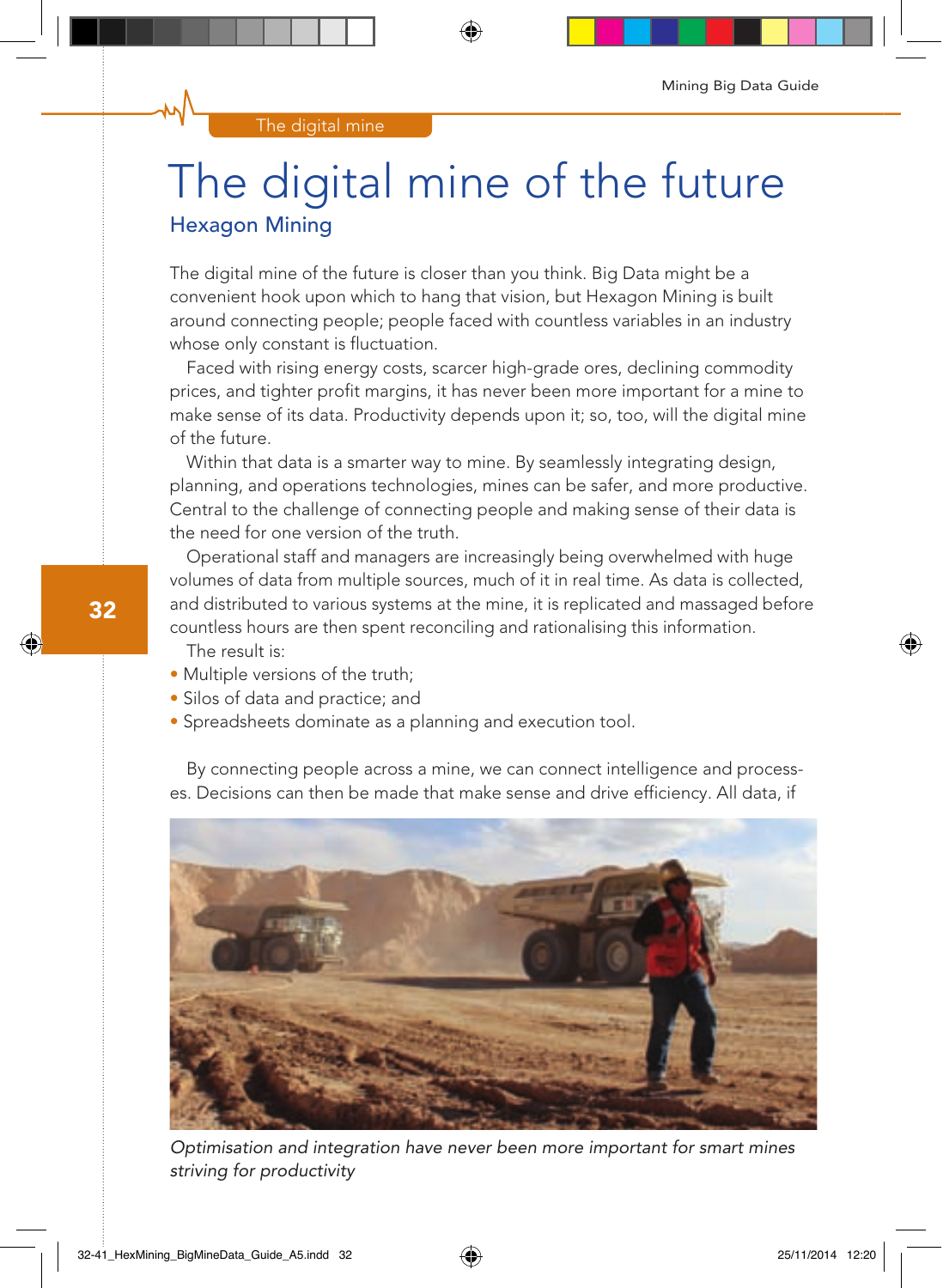managed and analysed correctly, can be important for understanding the performance of your project. Assembling all of this disparate data together and presenting it in a useful format is one of the largest challenges facing mining operations around the world today.

More and more data is collected via more automation and sensors. But not enough is being done with this data to make sense of it. Mine operators and mining executives are under tremendous pressure to meet profitability goals in an unfavourable market. Huge amounts of data are being collected from disparate sources every hour of every mining day. But neither operations, or mine management, or corporate executives can consolidate it, transform it, or analyse it on a timely basis.

Each day, data piles up and its value is lost as a tool to help mines do more, and do it better, faster, and more profitably. Add to that challenge the many variables and daily uncertainties inherent in the complex business of mining. Extreme environments, fickle weather, plus mechanical, geological, and engineering constraints are constants, as are fluctuations in the world economy.

Historically, mining has collected only the data necessary to operate. Some departments, such as maintenance and purchasing, do a much better job than operations in collecting and managing data. For productive mines seeking a competitive edge, this approach doesn't cut it anymore. Today, companies are under enormous cost pressure. Capital expenditures for projects have risen to billions of dollars. Operating expenses are extremely high due to wage competition in the past 10 years, along with increases in fuel and energy costs.

The need for a holistic view of the mine, one with clarity, accuracy, and timely reporting that everyone understands, is vital to move mining to its next level of productivity and financial performance. It will be the foundation of the digital mine of the future. Without that view, cost efficiency is not only lost, but escalating losses from under-informed decisions send ripples downstream costing millions of dollars from unintended consequences, money that could be going to the bottom line.

So what's the solution?

Cut costs by managing and using all data that affects the operation. How many drill bits used, how much fuel used, how many pounds of ANFO loaded? Those are all easy to measure, but how do you optimise them? You need to go back to the basics and look at the task at hand, which is building an accurate model of the mine, down to the level of geologic detail required to optimise engineering processes, while eliminating harm to staff and environment.

One of the key issues is collecting, filtering, and managing clean data in this realm. Because of the large amount of data being collected, it's essential to automate and manage in near or in real-time. The companies that make up Hexagon Mining have a long history of working closely with operational staff and providing accurate and robust solutions for daily work. As a result, we are uniquely positioned to not only collect the data, but provide the tools for analysing it.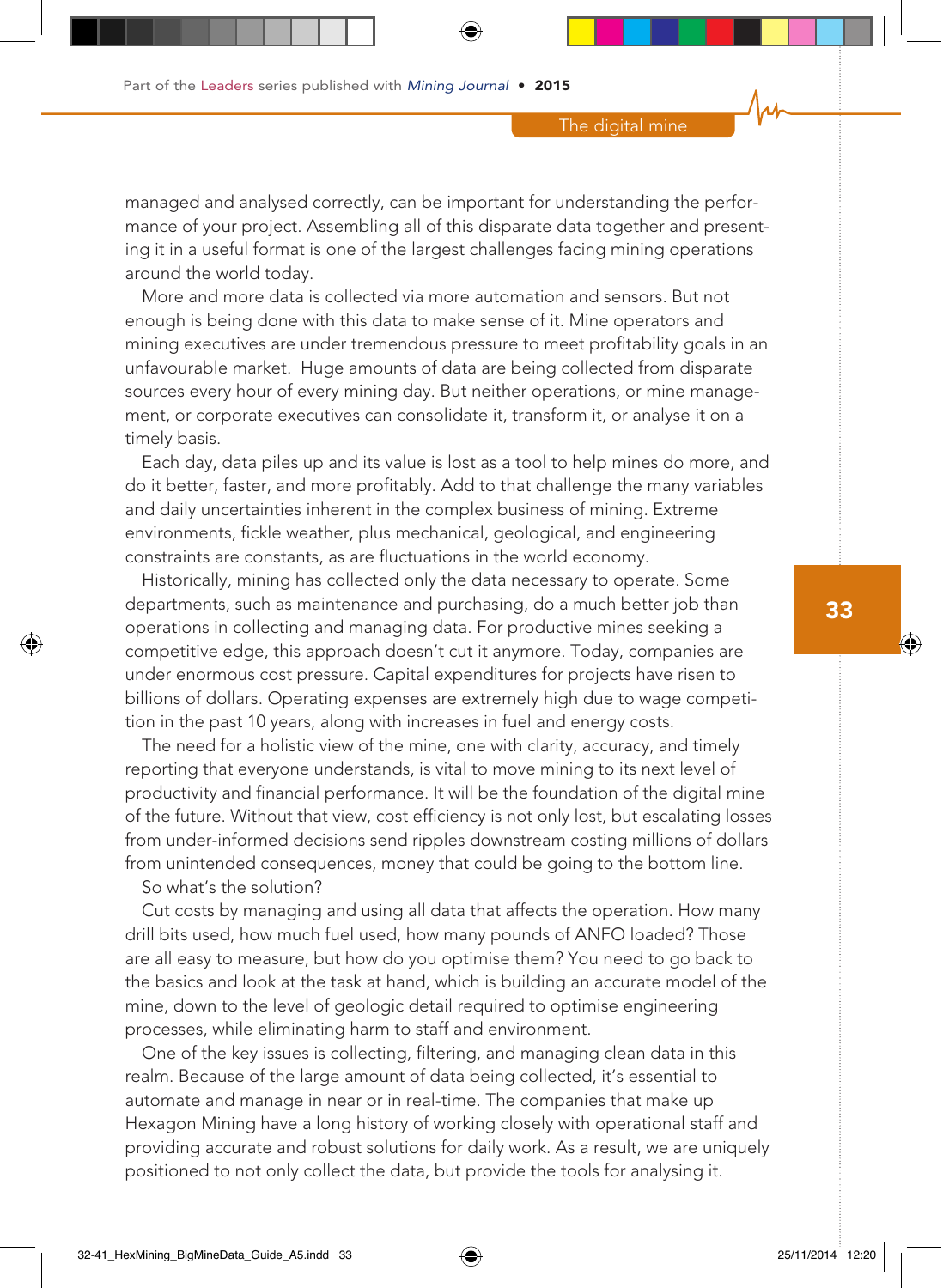## The digital mine

Removing the impediments to efficiency, such as manual data collection, departmental silos, and Excel-driven reports is a quest all vendors are on. Mining companies are faced with an array of vendors who offer partial solutions. Smart mines need more than partial solutions. Optimisation and integration are essential for smart mines.



By focusing on business intelligence and business analytics, Hexagon Mining will help customers to identify lost time that's non-productive: breaks, crew stand-down times, lunches, and equipment breakdowns

The combined experience, leadership, and expertise of Leica Geosystems Mining, MineSight, SAFEmine, and Devex Mining elevate Hexagon Mining to a unique position. Hexagon Mining is the only company to solve surface and underground challenges by uniting the world's leading software innovators. Together, they create an unprecedented spread of technologies within the mining vertical.

Central to efforts in mastering big data is our new Hexagon Mining Athena product. It's a unique solution based on the attractive synergies between our partner companies. Our goal is to understand the big problems, but provide practical, achievable, and scalable solutions in the short term.

HxM Athena imports, validates, analyses, and stores data from multiple input sources to a single data repository. It then presents the data in dashboard views that are easy to use and understand. The sources of data can be extremely varied, such as fleet management systems, (FMS) drill rigs, on-board fragment analysis cameras and general mine planning systems. In the future, dashboards for safety, and slope stability will be added.

Analysing and merging this data can answer questions like, "why are my shovels not meeting their production targets?" There could be several answers to this question, but one answer could be that the rock is not being fragmented efficiently, making it harder to dig.

It's a critical benefit for managers to be able to understand what is going on in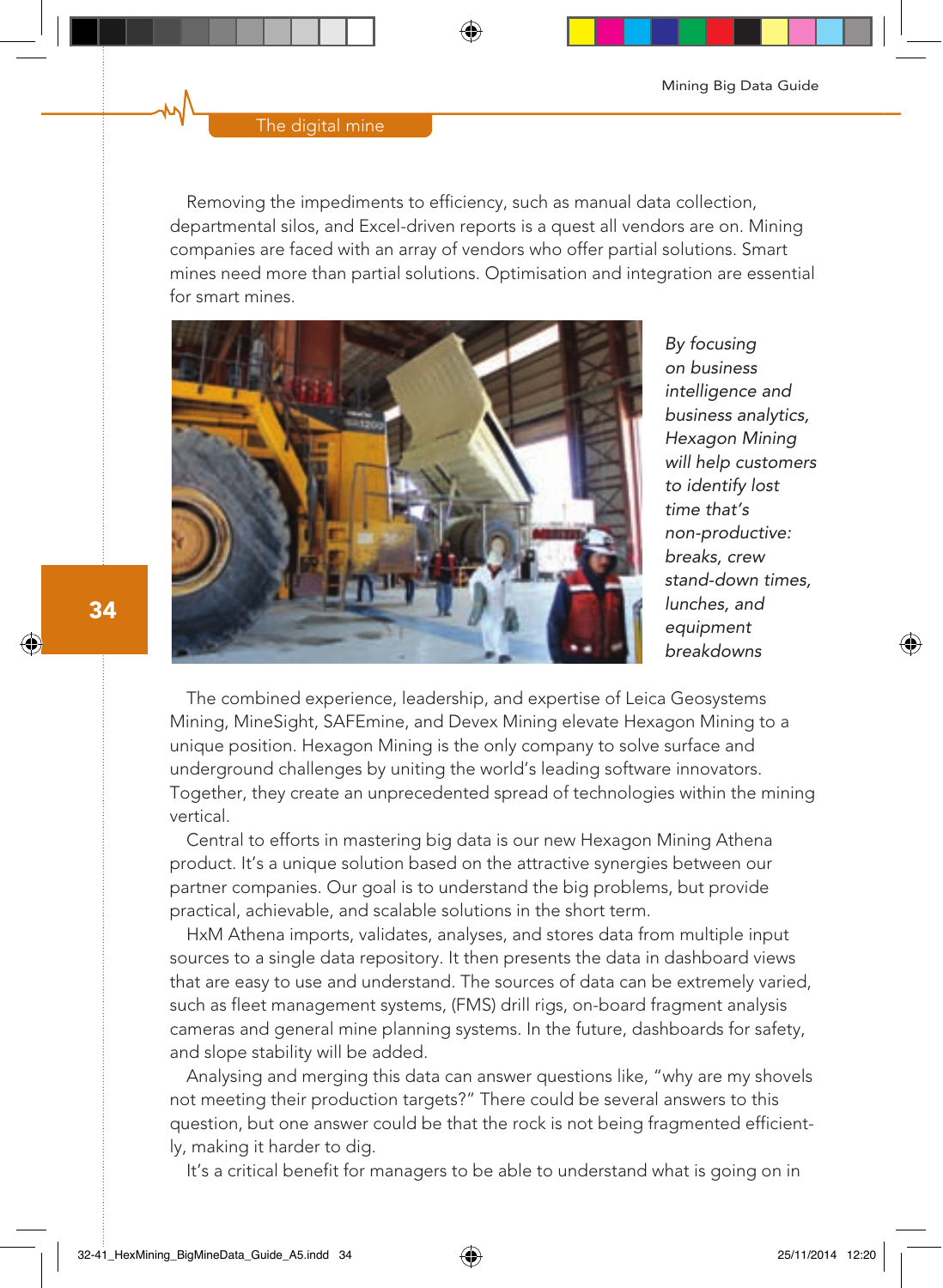their operation across multiple areas of the mining value chain. Being able to track poor shovel performance back to a sub-optimal blasting process, for example, can give managers the confidence to change projects, improve practices, and track the results. This can be priceless information but it is easy to attach a value to this as well.

Tempted by technology such as laser scanners or HPGPS tracking, some companies are embracing data capture without the means to actually make good use of the data. HxM Athena is different because it offers both business intelligence and business analytics.

Athena allows data consumers to see their data on an attractive interface. For instance, being able to see the design and as-drilled blasthole locations and parameters together in one place can be hugely beneficial when you are trying to understand why a blast was good or bad. Better yet, Athena is mashing data from multiple sources, enabling you to understand why, as well as what.



The P80-versus-Dig-rate dashboard is a great example of this. It shows the

HxM Athena features dashboards showing the predicted fragmentation distribution curve versus the measured actual fragmentation curve, and compare them to the digrate of the excavators; a valuable tool for planning engineers

predicted fragmentation distribution curve against the measured actual fragmentation curve, and compares this with the dig-rate of the excavators. This is critical for planning engineers trying to understand why the mine plan objectives are being missed.

HxM Athena is central to plans for connecting with enterprise resource planning (ERP) systems. Athena's interchange data structure will allow customers to not only connect 'down' and 'over' to data sources, such as FMS, but also to connect 'up'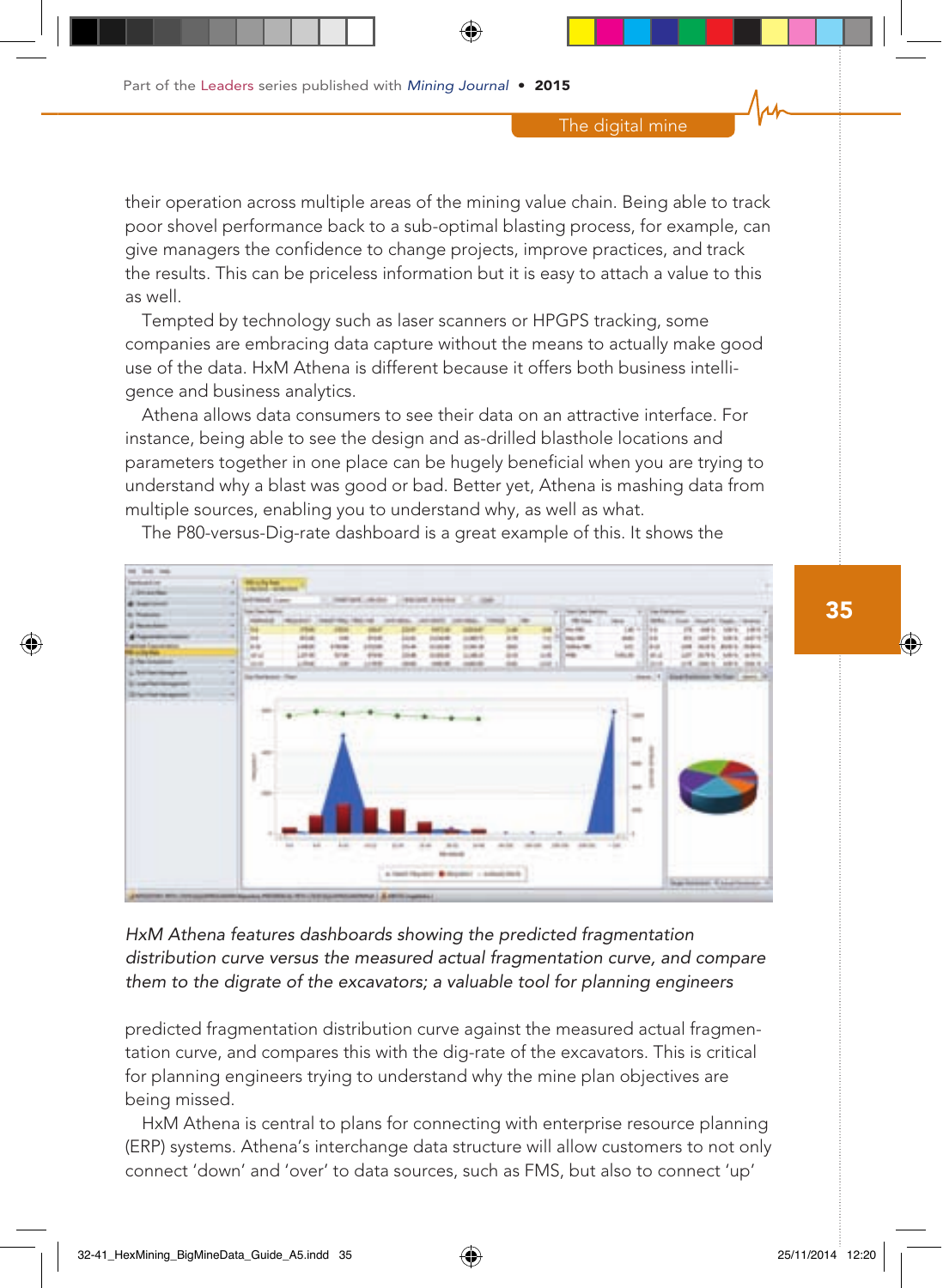to ERPs, such as SAP. Athena will preside over all the data that flows in the operation of the mine, and will be the one source of information that everyone needs, including SAP.

Understanding the problem is one thing, fixing it is another. Hexagon Mining is tackling this as well. MineSight's short-term scheduling product, Atlas, will soon be able to import actual FMS information automatically so that the mine plan is evolving. The obvious value to use here is the productivity rate of excavators. This is related to the rock hardness and the blast's effectiveness. So if productivity is falling behind plan, the Atlas schedule will be updated on the fly, allowing engineers to predict problems before they happen and hopefully solve them.

This cycle of plan, do, act, check is repeated through all our operational tools, such as MineSight Axis for grade control and the soon to be released MineSight Blast for drill and blast design management.

The drill and blast cycle is integral to Hexagon Mining's vision. MineSight Blast will bring precision and dependability to one of mining's most challenging steps. Incorporating a modern design interface, MineSight Blast will design and manage drill and blast patterns interactively on screen while storing all of the design (and actual) information in a SQL database. Drawing upon visualisation and automation software, together with MineSight's Axis product, Hexagon Mining will focus on tracking grade and rock fragmentation. This part of the mining cycle is too important to get wrong.

Poor fragmentation has major implications for crusher energy, refining and the whole mining process. Get crushing and grinding right the first time and mines really save energy costs and decrease the hit on the local energy grid. Hexagon Mining is looking to close that loop via Leica's drill fleet management machine guidance, and MineSight's drill and blast modules.

The wider technologies on offer from the Hexagon family will be invaluable, as



Viewing volume of influence solids and polygons will be among the compelling display features in **MineSight** Blast

Hexagon Mining cultivates other synergies to solve industry challenges. HxM Live Terrain, for example, integrates the disparate data from surveying and measure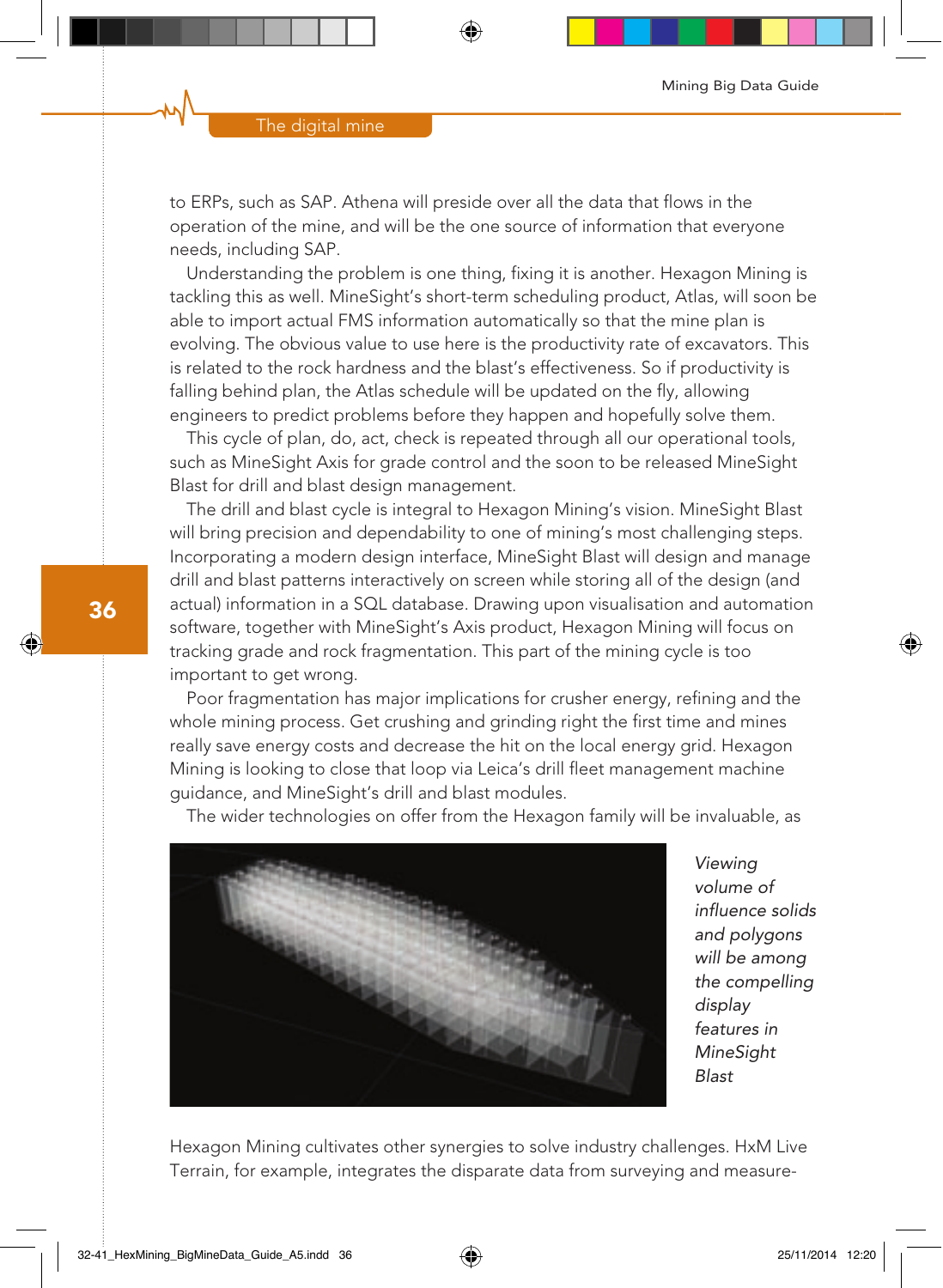ment sources for a streamlined workflow. Those sources will include total stations, UAV, scanners, Lidar, and mobile mapping.

HxM Live Terrain assembles other technologies, from Leica equipment to Intergraph software, and combines it with data truthing and processing software, to build a database of all relevant data, ranked by fidelity.

Customers can select the area for which they need the latest terrain surface, and HxM Live Terrain will deliver it. This provides a much-needed tool for rationalizing a critical source of data for the mine – the topography surface as it is continually measured and mined. Hexagon Mining expects Live Terrain to be a huge benefit

for a variety of users; from mine planning, to fleet management, to environmental, slope monitoring, reconciliation, autonomous mining, and regulatory. Better yet, Live Terrain can be a cloud-based solution.

Hexagon Mining is not the first company to build products that make sense of so much data, but it is the first mining vertical company to be doing this. The mining industry's need for a complete, life-ofmine solution – not partial solutions – demands nothing less. Hexagon sees a great opportunity for miners to use its technology to integrate and converge with other solutions for a smarter way to mine. By eliminating silos, and sharing an open platform, Hexagon Mining believes it will be an attractive proposition to the industry, no matter what mine planning or fleet management systems are being used.

"Mine planning, design, fleet and production management, optimisation, fatigue monitoring, and collision avoidance software will be seamlessly linked for a comprehensive flow of data across all operations"

Knowing Hexagon Mining's products will work with those of their competitors should be a bonus

for companies looking for technologies that can be integrated, be they for safety, asset management, or asset optimisation.

With a 360º vision, Hexagon Mining, will offer the competitive edge needed by productive mines. Mine planning, design, fleet and production management, optimisation, fatigue monitoring, and collision avoidance software will be seamlessly linked for a comprehensive flow of data across all operations.

Fleet management, for instance, represents a huge opportunity for mines to minimise energy consumption, reduce carbon footprints, and save money. Leica Geosystems Mining's fleet management and optimisation expertise can deliver immediate relief for companies facing tough times with rising capital expenditure and operating costs. Companies like African Barrick Gold (ABG).

ABG contacted Leica Geosystems Mining to address these issues at ABG's North Mara mine in Tanzania. North Mara is a high-grade open pit gold mine with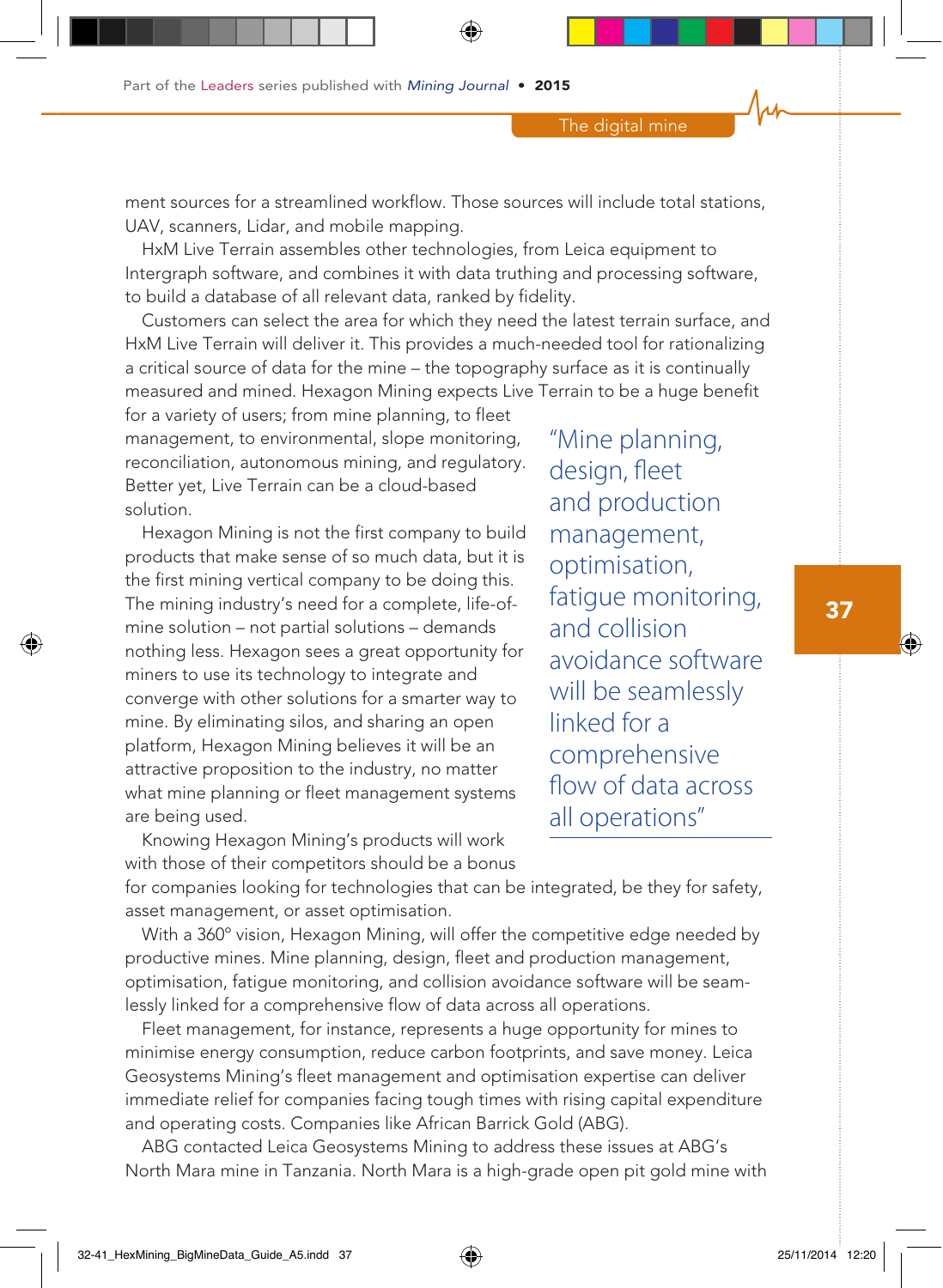## The digital mine



Leica Jigsaw makes sense of the data deluge. helping mine staff to solve problems in near-realtime

a life-of-mine estimated at 10 years, and the potential to process 8,000 tonnes of ore per day.

In September 2010, North Mara implemented the Leica Jigsaw Mine Management Solution on 70% of its production fleet. The goal was clear: improve time management; increase production; reduce costs. The results surpassed ABG's expectations.

ABG installed the solution across North Mara's entire production fleet and by 2012, Leica Jigsaw was at work across all three of the mine's open pit deposits.

North Mara's scale and size presented several challenges. Production spans several large pits 15km apart. Supervisors couldn't be present to constantly monitor all fleet-related activities in all of the pits.

Leica Jigsaw's introduction reduced average collection time of the first load truck and shovel cycle times by a third. North Mara's hourly output of 2,000t was boosted by an additional 450t per day. The tools used to complete this analysis satisfied one of the major goals set by North Mara dispatch supervisors: to produce up-to-the-minute, end-of-shift reports and loading details.

Within six months of adopting the Leica Jigsaw Mine Management Solution, North Mara mine reported a marked improvement in equipment usage and efficiency.

ABG uses a variety of Leica Jigsaw's tools, including Joptimizer. Before North Mara mine could benefit from using Joptimizer, it was important for the mine to understand the variables affecting production. The system had to be configured to account for these variables. Vehicles had to be assigned to circuits, according to Joptimizer's results.

Previously, supervisors would appoint assignments to truck operators regardless of their route after unloading at the dumping location. Trucks would go to their respective dumping locations and return to where they had originally loaded the truck.

Using Joptimizer, trucks now dump loads at the dumping location; then receive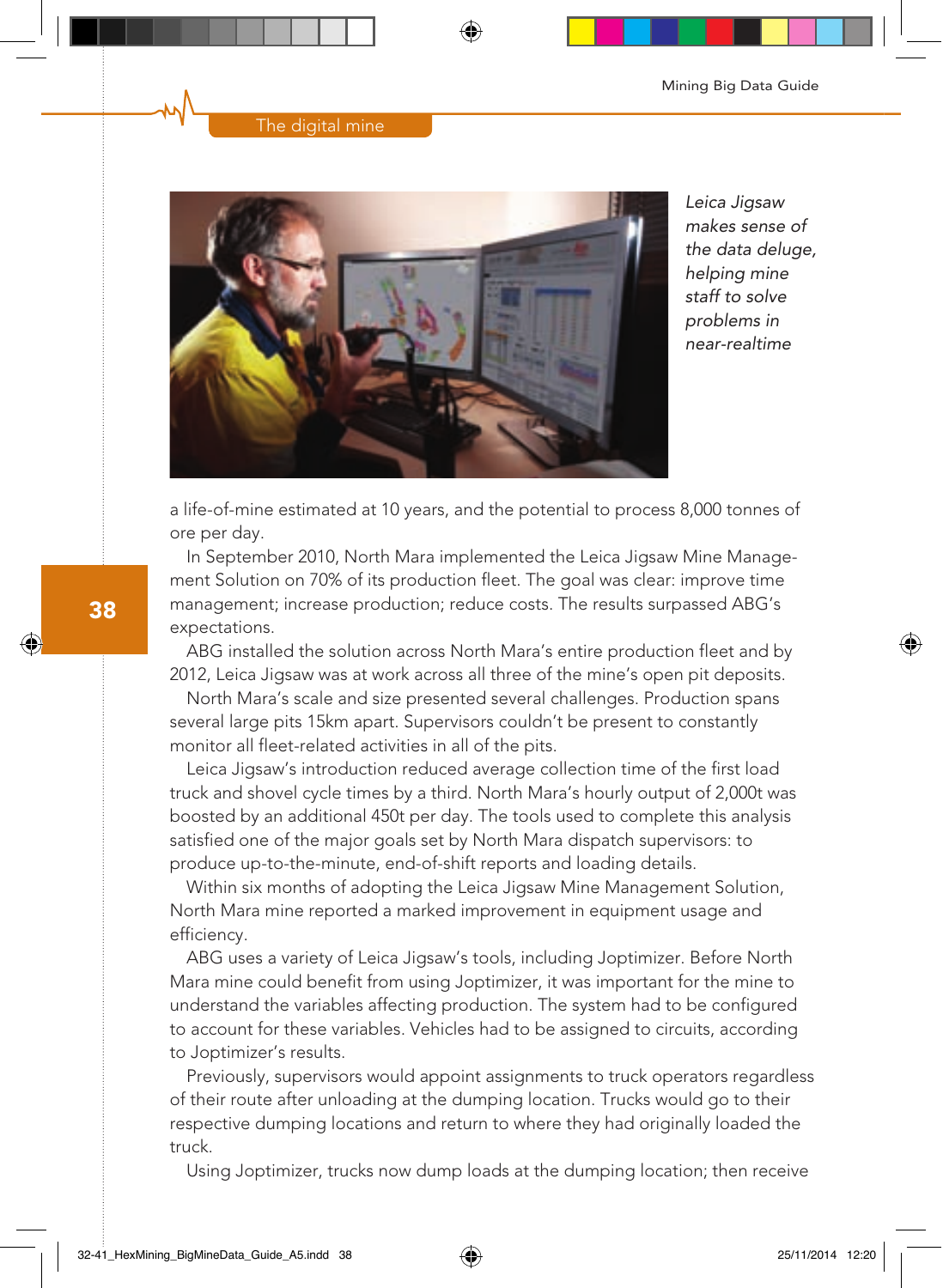new assignments leading them to alternate loading units with shorter distances. Assignment routes are shorter and more efficient. With Joptimizer, only 13 trucks were needed to accomplish assignments, compared to 15 trucks that were previously necessary to complete the isolated circuits. Time is saved and productivity is increased.

Originally, consultants created the North Mara mine design and recommended routes to and from each location. In one project, the consultants relocated a stockpile with an estimated one million tons of sensitive material to a more adequate location. The original route assigned to move the material was labelled Old Route.

After implementing Leica Jigsaw, North Mara mining engineers ran a simulation using Leica Joptimizer tools. The findings presented the Proposed New Route, as the shortest path that yielded the best output.

Operators began using the Old Route and recorded an average 21-minute travel time between points A and B. Joptimizer's Proposed New Route cut that time by a third. The optimised route meant increased truck productivity and significantly more output tons.

It costs US\$236 per hour to operate a dump truck at North Mara mine; about \$814 per hour to operate a Terex 170 shovel. Over 25 days using the Old Route, ABG would have spent \$965,345. Using Leica Jigsaw, and specifically Joptimizer, ABG actually spent \$663,068, saving more than \$300,000.



One product respecting underground essentials such as process control logic, data communication challenges, safety standards, and environmental issues, is now a reality thanks to Devex's SmartMine l UG package

Underground, Hexagon Mining is also taking great strides thanks to Devex Mining. This month, Devex and AngloGold Ashanti Brazil wrote a new chapter in underground mine operations. After four years of collaboration, SmartMine|UG will be unveiled at the Lamego Mine, in Minas Gerais, Brazil.

SmartMine|UG is the world's most comprehensive system for managing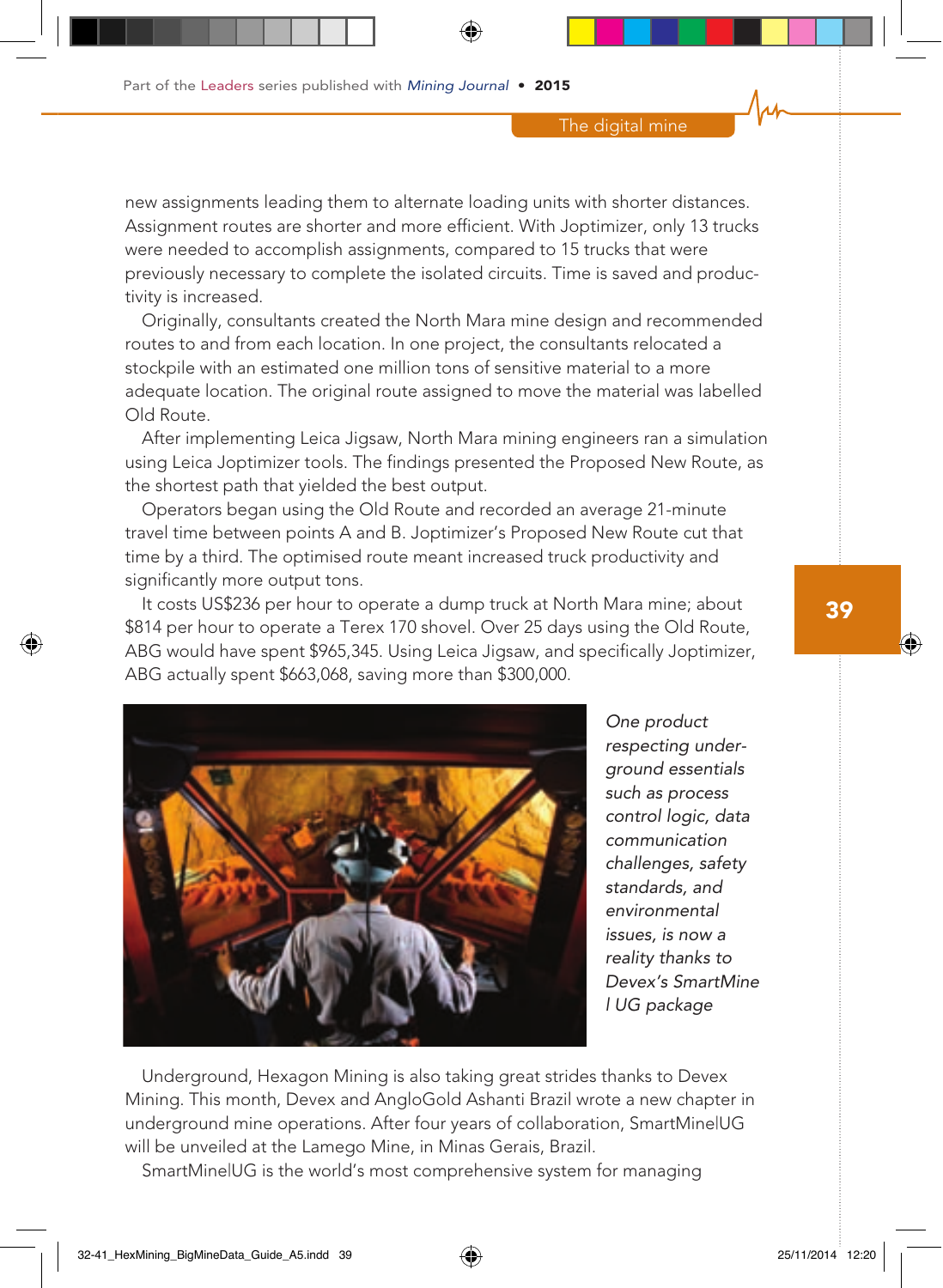underground mine processes. Its creation began in 2010 when solutions for managing underground mines were mere adaptations of open pit mine systems.

Devex decided it was time to develop a product for underground operations; a product that respected underground essentials, such as process control logic, data communication challenges, safety standards, environmental issues, and other factors.

In mid-2010, Devex embarked on developing SmartMine|UG, the first system for managing underground mine process automation. Much of Devex's development team was mobilised to the project and a laboratory was established to test the modules being developed for the new product.

Devex recognised early on that the goals of the SmartMine|UG project converged with the needs of AngloGold Ashanti Brazil, a client with a history of joint development in customized solutions.

Six months of talks lay the foundations of a commercial partnership for the joint

About 70 Lamego employees, from all hierarchical levels, contributed to SmartMine|UG, which was completed this month, becoming the world's most complete system for underground mine automation"

development of SmartMine|UG in Lamego. It was agreed that Devex would use Lamego's underground mine as a test platform for the system's development.

This would allow Devex to incorporate the experience and expertise of AngloGold Ashanti's mining professionals, and other customers could visit and see the progress at Lamego. The agreement established price advantages for AngloGold Ashanti in the final acquisition of all hardware, software, communication tools and services.

In 2011, work officially started on the Smart-Mine|UG project at Lamego, 26km from Belo Horizonte, home of Devex's headquarters. Devex developers worked tirelessly on this project, whose modules were developed with the support

of Lamego's teams. Experts in each area of the mining process participated and explained their needs. They guided, tested and used each of the modules developed in partnership with Devex, considering not only the specifics of cargo and transportation, but all processes in an underground mine.

About 70 Lamego employees, from all hierarchical levels, contributed to SmartMine|UG, which was completed this month, becoming the world's most complete system for underground mine automation.

Pivotal to Hexagon Mining's vision of smart change is safety. SAFEmine is the global benchmark for solutions that prevent mining accidents. Today, more than 20,000 mining vehicles in 45 mines worldwide are equipped with SAFEmine's Collision Avoidance Systems (CAS).